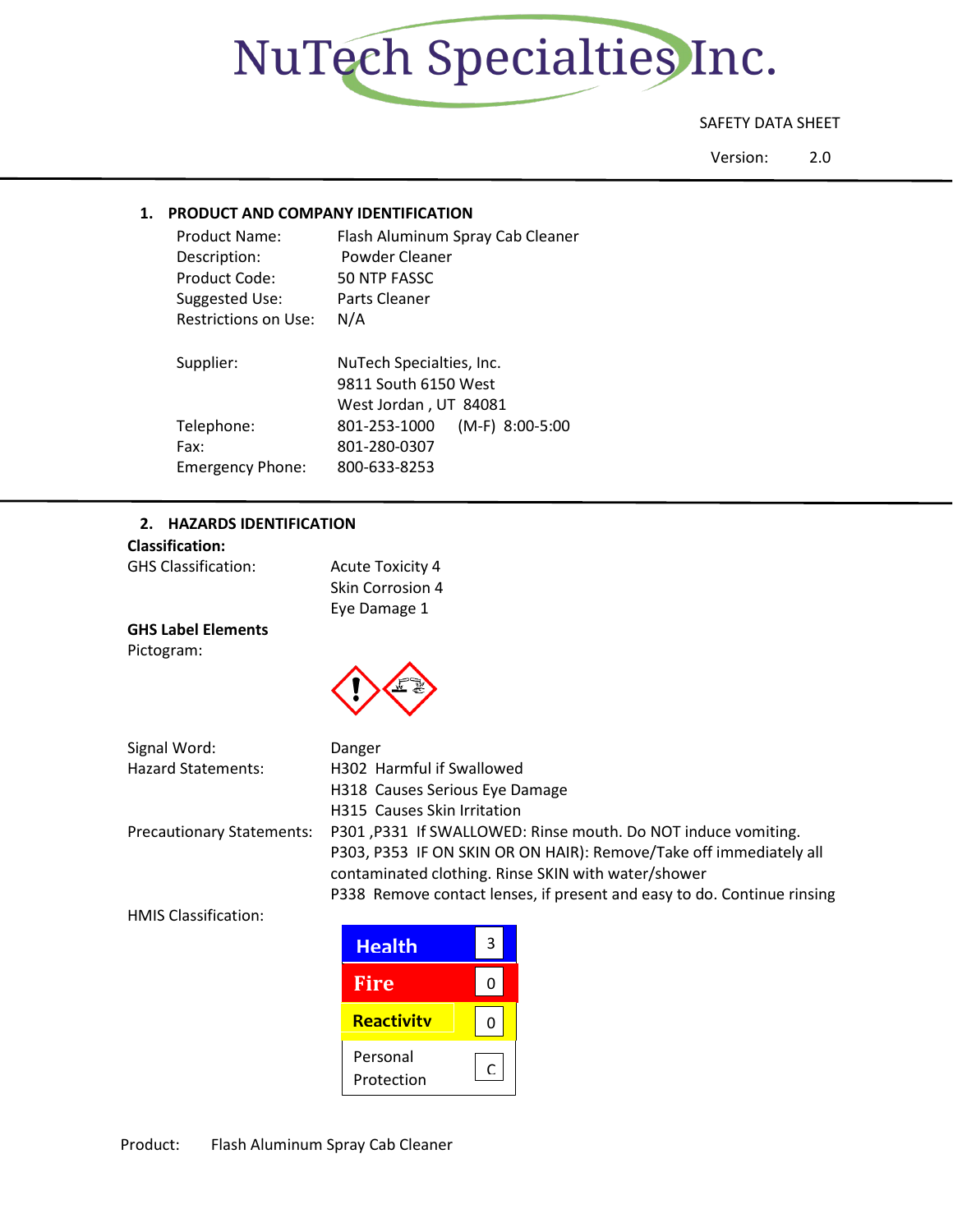

NFPA Rating:



Potential Health Effects: N/A

# **3. COMPOSITION/INFORMATION ON INGREDIENTS**

| Component                      | CAS#      | Concentration |
|--------------------------------|-----------|---------------|
| Disodium trisilicon heptaoxide | 7732-18-5 | <30%          |

Synonyms:

## **4. FIRST AID MEASURES**

| If Inhaled:          | P340 Remove victim to fresh air and keep at rest in a position comfortable |
|----------------------|----------------------------------------------------------------------------|
|                      | for breathing (pg. 14)                                                     |
| <b>Skin Contact:</b> | P302, P352 IF ON SKIN (or hair) Wash with plenty of soap and water.        |
| Eye Contact:         | P338 Remove contact lenses, if present and easy to do. Continue rinsing    |
|                      | P351, P305 IF IN EYES: Wash cautiously with water for several minutes      |
|                      | (Pg. 15)                                                                   |
| If Ingested:         | P330 Rinse Mouth                                                           |
|                      | P331 Do NOT induce vomiting                                                |

## **5. FIREFIGHTING MEASURES**

| <b>Extinguishing Media:</b>           | Use water-spray, alcohol resistant foam, dry chemical, or                                                                                |
|---------------------------------------|------------------------------------------------------------------------------------------------------------------------------------------|
|                                       | carbon dioxide                                                                                                                           |
| <b>Hazardous Combustion Products:</b> | Firefighting personnel should respond with appropriate<br>protective clothing, firefighting gear, and breathing<br>equipment as trained. |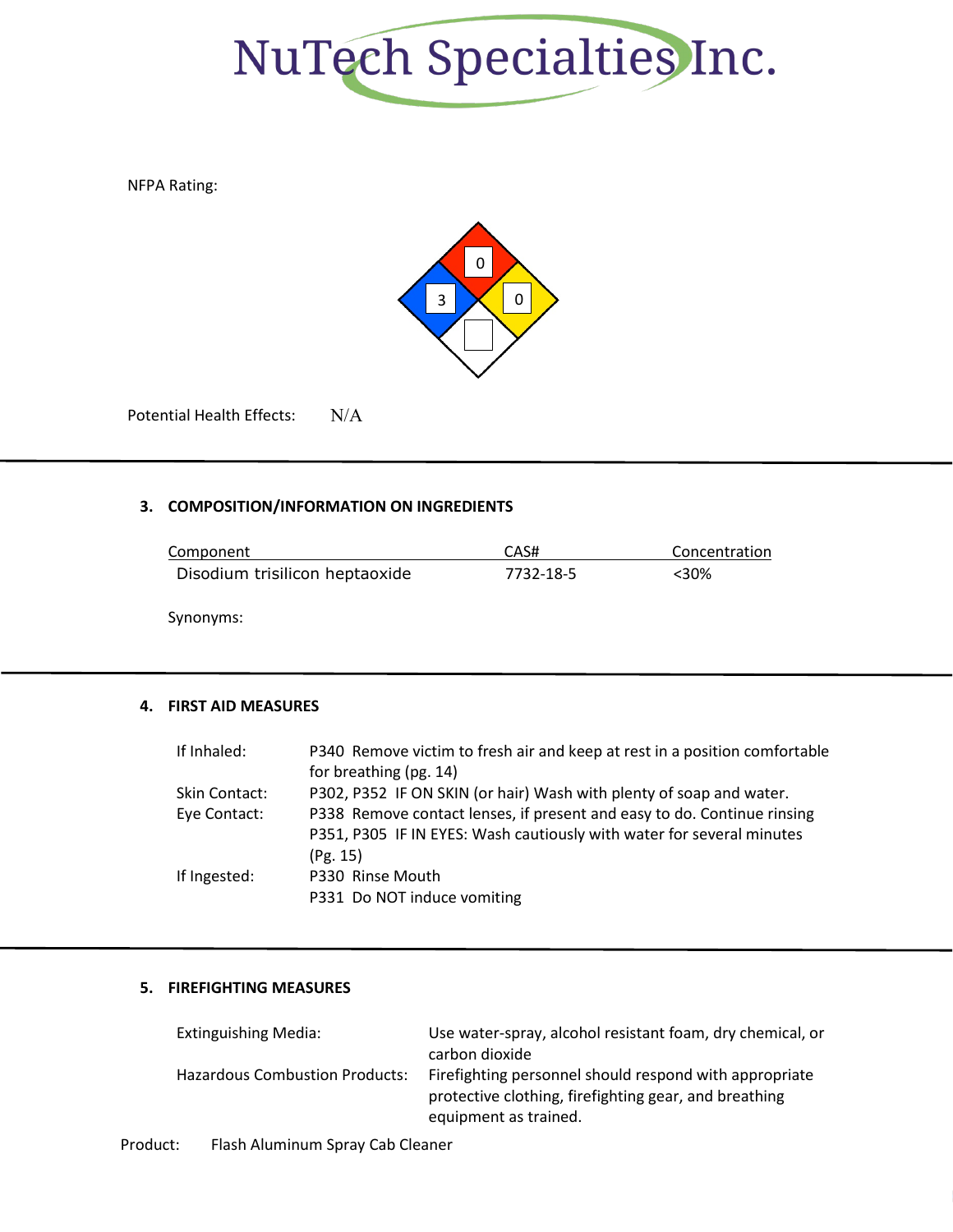

Special Protective Equipment for Firefighters:

In fire conditions: a complex mixture of airborne solids, liquids, and gases including Carbon Monoxide, Carbon Dioxide, and unidentified organic compounds.

## **6. ACCIDENTAL RELEASE MEASURES**

| <b>Personal Precautions:</b>      | Use personal protective equipment. Always ensure adequate<br>ventilation.                                           |
|-----------------------------------|---------------------------------------------------------------------------------------------------------------------|
| <b>Environmental Precautions:</b> | Prevent further leakage or spillage if safe to do so. Prevent<br>from entering drains and waterways. Discharge into |
|                                   | environment must be avoided.                                                                                        |
| Containment and Clean Up:         | Soak up with inert absorbent material and dispose of. Keep in<br>suitable, closed containers for disposal.          |

#### **7. HANDLING AND STORAGE**

| Safe Handling: | Keep away from flames and hot surfaces. Use personal           |  |
|----------------|----------------------------------------------------------------|--|
|                | protective equipment. Always ensure adequate ventilation.      |  |
| Safe Storage:  | Keep containers tightly closed in a dry well-ventilated place. |  |
|                | Containers which are opened must be carefully resealed and     |  |
|                | kept upright to prevent leakage. Store away from incompatible  |  |
|                | materials.                                                     |  |

#### **8. EXPOSURE CONTROLS/PERSONAL PROTECTION**

Exposure Limits

| Component           | CAS Number | Exposure Limit | Basis |
|---------------------|------------|----------------|-------|
| Disodium trisilicon | 7732-18-5  | N/A            |       |
| heptaoxide          |            |                |       |

General Controls: Always ensure adequate ventilation and that working areas contain safety showers and eye wash stations. Handle material in accordance with good industrial hygiene and safety practices.

Personal Protective Equipment

| Eye Protection:  | Tightly fitting safety glasses or goggles should be sufficient. Have |
|------------------|----------------------------------------------------------------------|
|                  | eye-wash stations available where eye contact can occur.             |
| Hand Protection: | Handle with chemical resistant gloves. Gloves must be inspected      |
|                  | prior to use. Wash and dry hands after use.                          |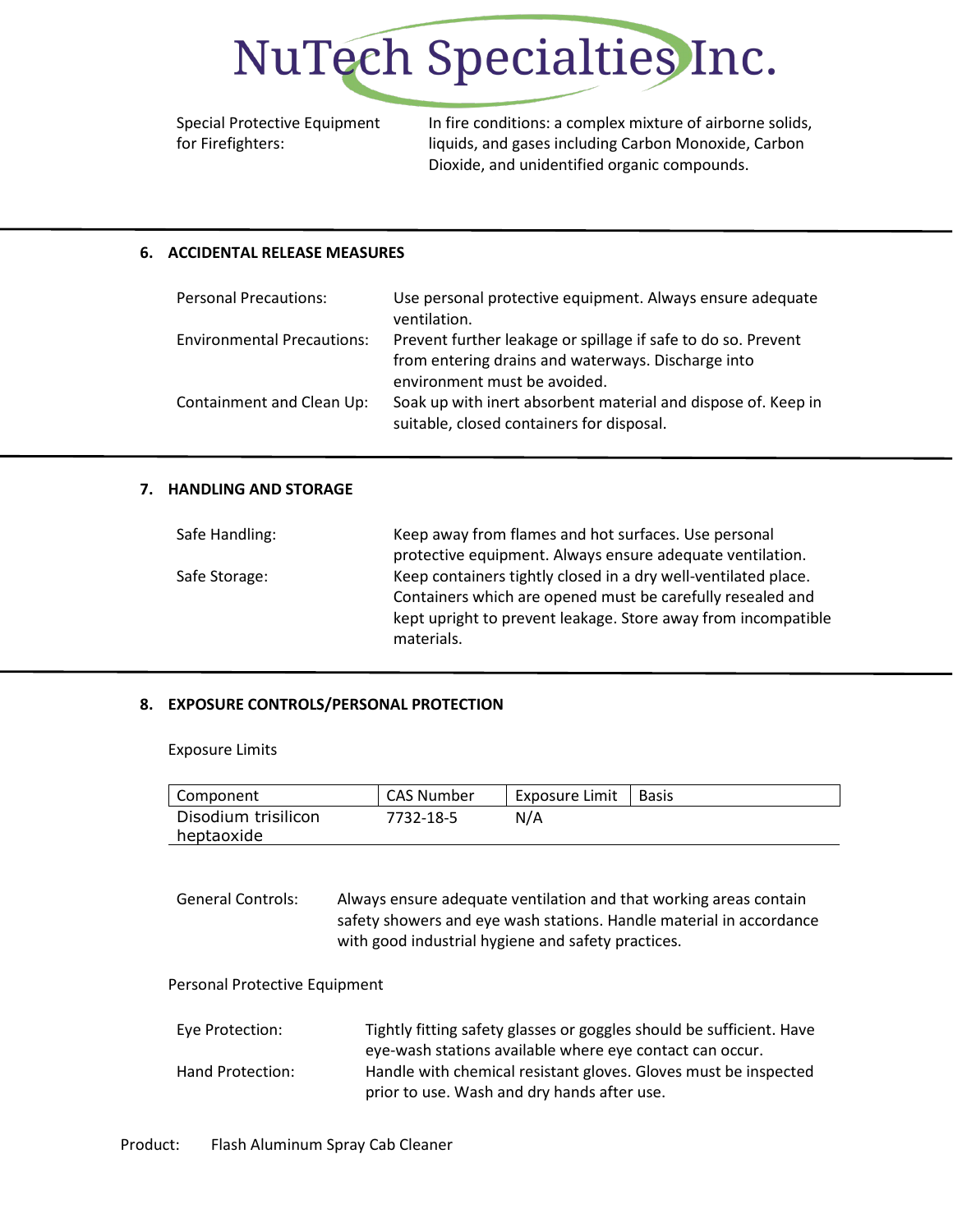

| Skin Protection:               | Wear long sleeves, a chemical apron, or other protective clothing<br>to prevent skin contact. Safety showers should be located in work |
|--------------------------------|----------------------------------------------------------------------------------------------------------------------------------------|
|                                | area where skin contact can occur.                                                                                                     |
| <b>Respiratory Protection:</b> | Where risk assessment shows air-purifying respirators are                                                                              |
|                                | appropriate, use a NIOSH-approved full face respirator with                                                                            |
|                                | appropriate cartridges. Always ensure adequate ventilation.                                                                            |

#### 9. **PHYSICAL AND CHEMICAL PROPERTIES**

| <b>Physical State:</b>         | Powder               |
|--------------------------------|----------------------|
| Color:                         | White                |
| Odor:                          | <b>Chemical Odor</b> |
| Odor Threshold:                | N/A                  |
| pH:                            | 11                   |
| Melting/Freezing Point:        | N/A                  |
| <b>Boiling Point:</b>          | N/A                  |
| Flash Point:                   | N/A                  |
| <b>Evaporation Rate:</b>       | N/A                  |
| Flammability (Solid, Gas):     | N/A                  |
| Flammability/Explosion Limits: | N/A                  |
| Vapor Pressure @ 20°C:         | N/A                  |
| Vapor Density:                 | N/A                  |
| Specific Gravity:              | N/A                  |
| Density:                       | N/A                  |
| Solubility in Water:           | Complete             |
| <b>Partition Coefficient:</b>  | N/A                  |
| Auto Ignition Temperature:     | N/A                  |
| Decomposition Temperature:     | N/A                  |
| Viscosity @ $40^{\circ}$ C:    | N/A                  |

## **10. STABILITY AND REACTIVITY**

Chemical Stability: Stable under normal conditions Conditions and Materials to Avoid: None Hazardous Decomposition Products: Carbon monoxide

## **11. TOXICOLOGICAL INFORMATION**

Acute Toxicity

Product: Flash Aluminum Spray Cab Cleaner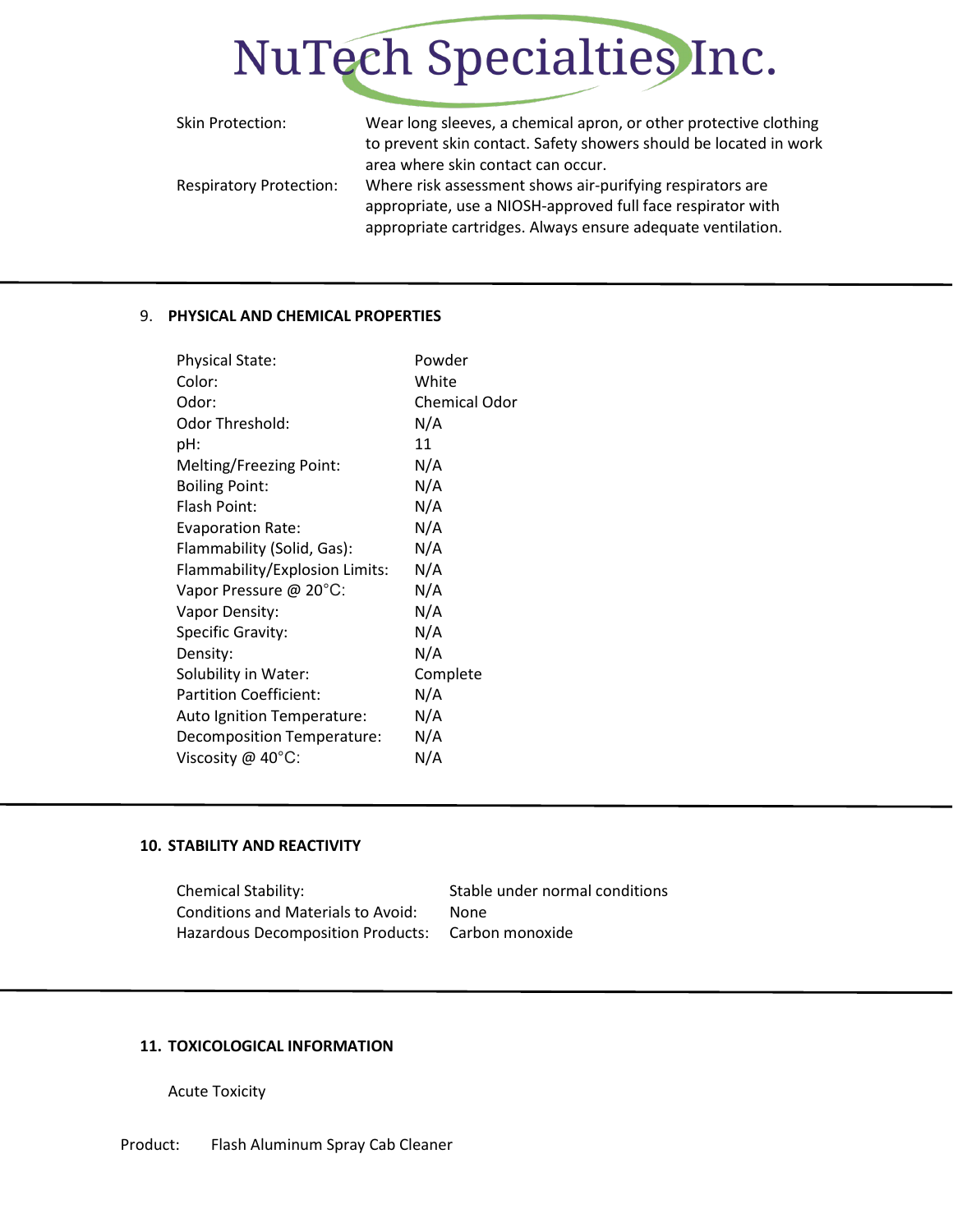

| Component                         | <b>CAS Number</b> | Test      | <b>Toxicity</b> |
|-----------------------------------|-------------------|-----------|-----------------|
| Disodium trisilicon<br>heptaoxide | 7732-18-5         | Oral LD50 | 1500/600 mg/kg  |

## Potential Health Effects

| Inhalation:                            | Respiratory irritation      |
|----------------------------------------|-----------------------------|
| Skin:                                  | Corrosive to Skin           |
| Eyes:                                  | Corrosive to eyes           |
| Ingestion:                             | Gastrointestinal irritation |
| Signs and Symptoms of Exposure:        | Irritation and burning      |
| Chronic Effects of Long Term Exposure: | N.A                         |
| Carcinogenicity:                       | <b>None</b>                 |

#### **12. ECOLOGICAL INFORMATION**

Acute Ecotoxicity

| Component                         | <b>CAS Number</b> | Organism | <b>Ecotoxicity</b> |
|-----------------------------------|-------------------|----------|--------------------|
| Disodium trisilicon<br>heptaoxide | 7732-18-5         |          |                    |
|                                   | 77-92-9           |          |                    |
| <b>Ecological Effects</b>         |                   |          |                    |

| Persistence and Degradability:    | Biodegradeable |
|-----------------------------------|----------------|
| <b>Bioaccumulation Potential:</b> | None           |
| Mobility in Soil:                 | Soluble        |
| <b>Other Adverse Effects:</b>     | None           |

## **13. DISPOSAL CONSIDERATIONS**

| Disposal:               | Material should be disposed in accordance with all local, state, |
|-------------------------|------------------------------------------------------------------|
|                         | and federal regulations. Regulations vary by region.             |
| Contaminated Packaging: | Dispose of as unused product.                                    |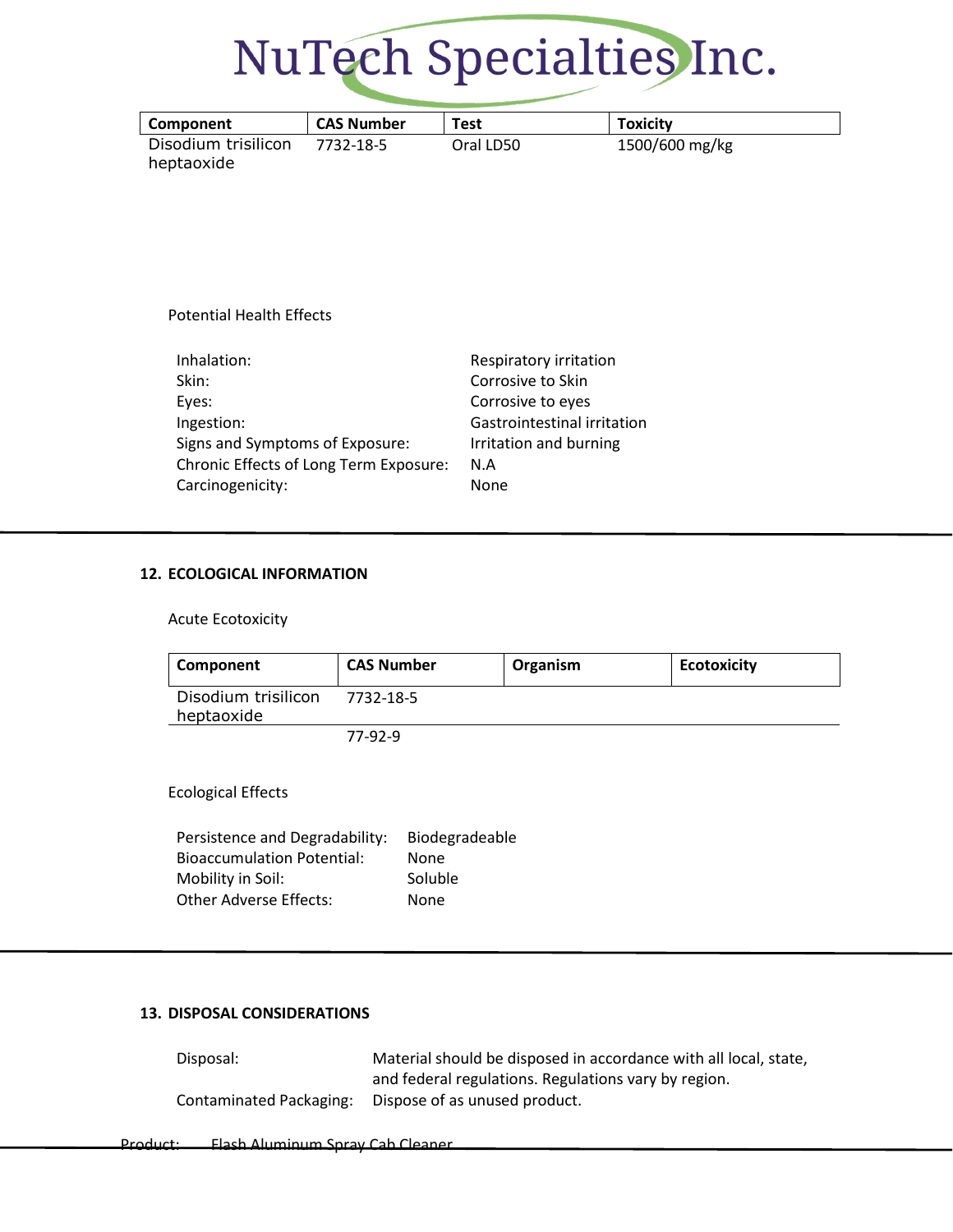

#### **14. TRANSPORT INFORMATION**

DOT Information

Proper Shipping Name: Not Regulated UN Number: Hazard Class: Packing Group: Reportable Quantity (RQ): Marine Pollutant: Note:

#### 15. REGULATORY INFORMATION

## US Federal

| SARA 302 Components:  | <b>None</b>             |
|-----------------------|-------------------------|
| SARA 311/312 Hazards: | Immediate health hazard |
| SARA 313 Components:  | <b>None</b>             |
| TSCA Inventory:       |                         |

#### **European Union**

| EC Inventory: | All components listed or exempted |
|---------------|-----------------------------------|
|---------------|-----------------------------------|

#### **State Regulations**

| Utah Clean Air:     | Nο |
|---------------------|----|
| California Prop 65: | Nο |
| C.A.R.B.            | Nο |

## **16. OTHER INFORMATION**

| <b>SDS Version:</b>   | 2.0       |                        |
|-----------------------|-----------|------------------------|
| <b>Revision Date:</b> | 7/19/2021 |                        |
| Supercedes:           |           | Version 1.0 08/12/2015 |